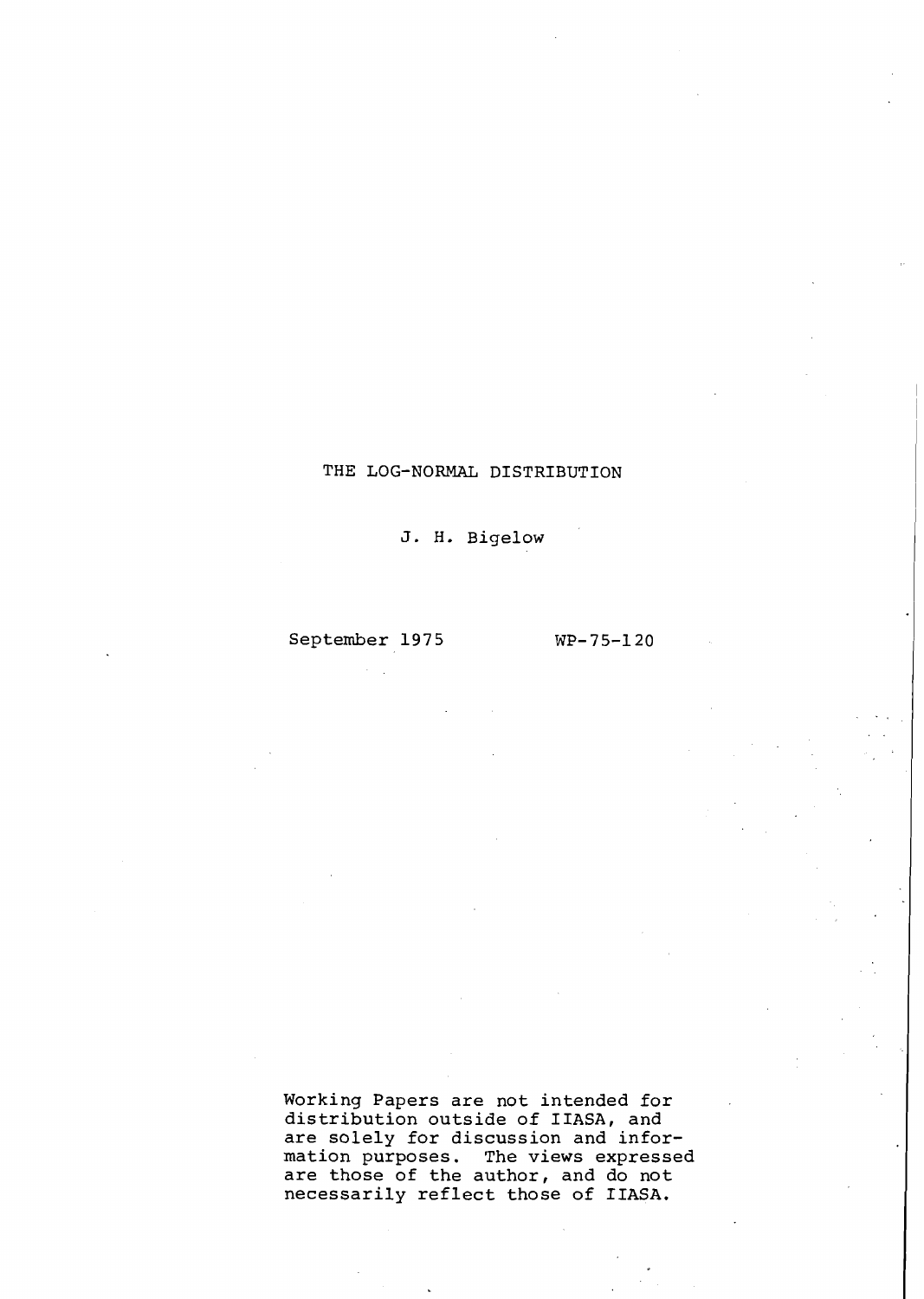## **The Log** - **Normal Distribution**

**J. H. Bigelow Sept; 30, 1975** 

# **Introduction**

**The purpose of this brief note is to share some very simple observations concerning the log-normal distribution. I have found this distribution useful chiefly for two reasons. First, it describes a non-negative random variable, such as the time between two events, or the concentration of a pollutant. Second, the log-normal distribution can have any coefficient of variation between zero and infinity. This is not true of other positive distributions, such as 'the gamma and beta distributions.** 

### **Definition**

**A random variable 'x' is log-normally distributed if 'log x'**  is normally distributed. Thus 'x' has a cumulative distribution:

(1) 
$$
F(x) = \phi \left( \frac{\log x - m}{s} \right)
$$

The function  $\phi(\cdot)$  is the cumulative normal function that one **finds tabulated in every statistical text and handbook. By inspection, therefore, one can see that 'log x' has mean 'm' and**  ' **standard deviation 's'.** 

One can obtain the density function of 'x' by differentia**ting equation (1). After some manipulations, this yields:** 

(2) 
$$
f(x) = \frac{\exp(-m + \frac{s^2}{2})}{s\sqrt{2\pi}} \exp\left[-\frac{1}{2}\left(\frac{\log x - (m - s^2)}{s}\right)^2\right]
$$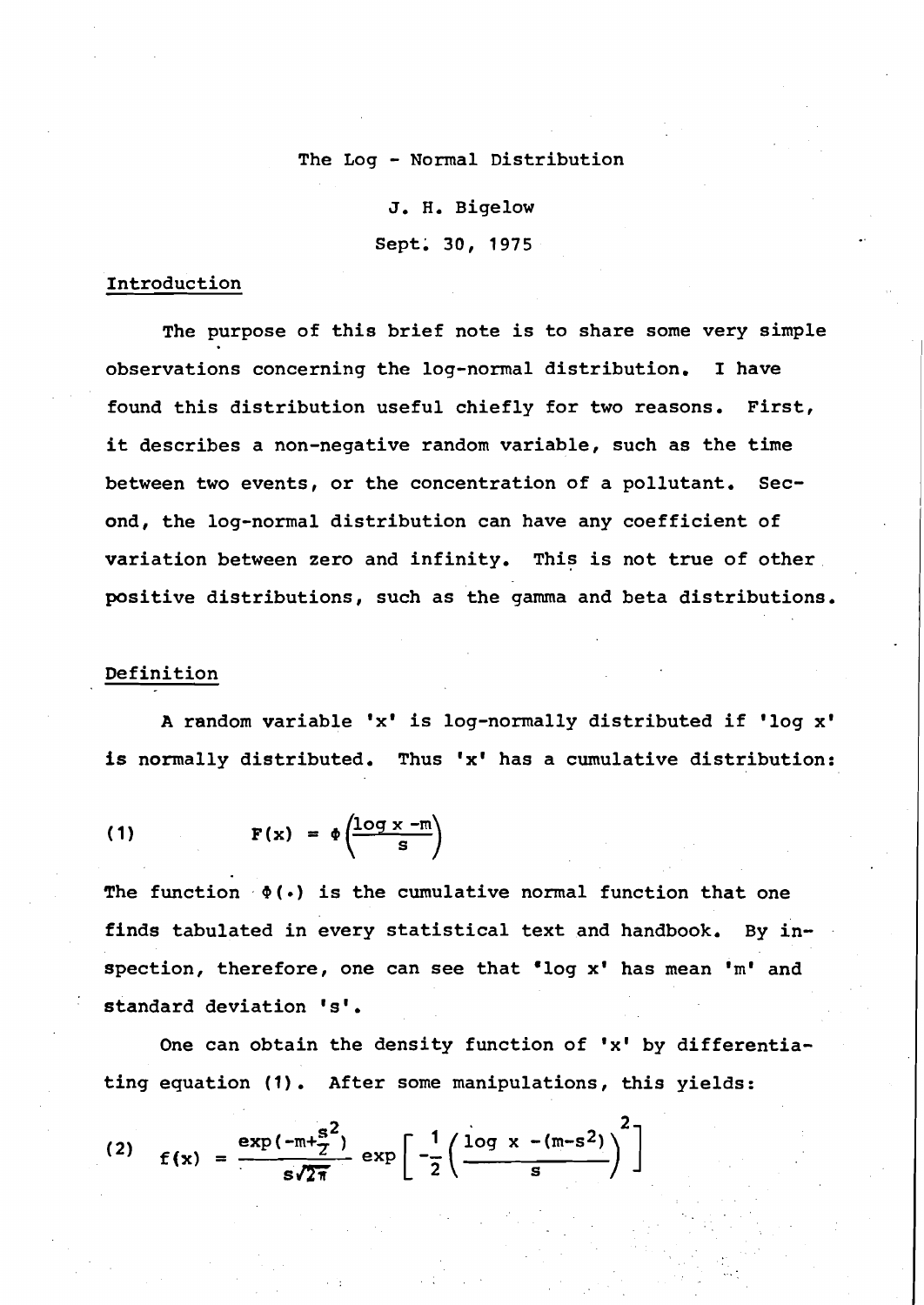The moments about zero of the log-normal distribution can be calculated fromthe density function using the standard formula :

$$
E(x^n) = \int_{0}^{\infty} x^n f(x) dx
$$

Carrying out this integration is most easily accomplished if one changes variables. Thus let

$$
t = \log x
$$

so that

$$
e^{\mathsf{L}}dt = dx
$$

Substituting, one finds that  $x^n dx = \exp((n+1)t)$  dt, and therefore,

$$
E(x^{n}) = \frac{\exp(-\pi + \frac{s^{2}}{2})}{s\sqrt{2\pi}} \int_{-\infty}^{\infty} \exp\left[-\frac{1}{2}\left(\frac{t - (\pi - s^{2})}{s}\right)^{2} + (n+1)t\right]dt
$$

To evaluate this integral, one first computes the term that must be subtracted from this argument to make it a perfect square times minus one-half. Then the integrand can be expressed as the exponential of this term times a normal density function. Finally, take advantage of the fact that a normal density function inte-

grates to one to obtain the final result. This is:  
(3) 
$$
E(x^n) = \exp(n \cdot m + \frac{n^2 s^2}{2})
$$

In particular, and taking advantage of the fact that the variance  $V(x) = E(x^2) - E^2(x)$ ,

(4) 
$$
\mu = E(x) = \exp\left(m + \frac{s^2}{2}\right)
$$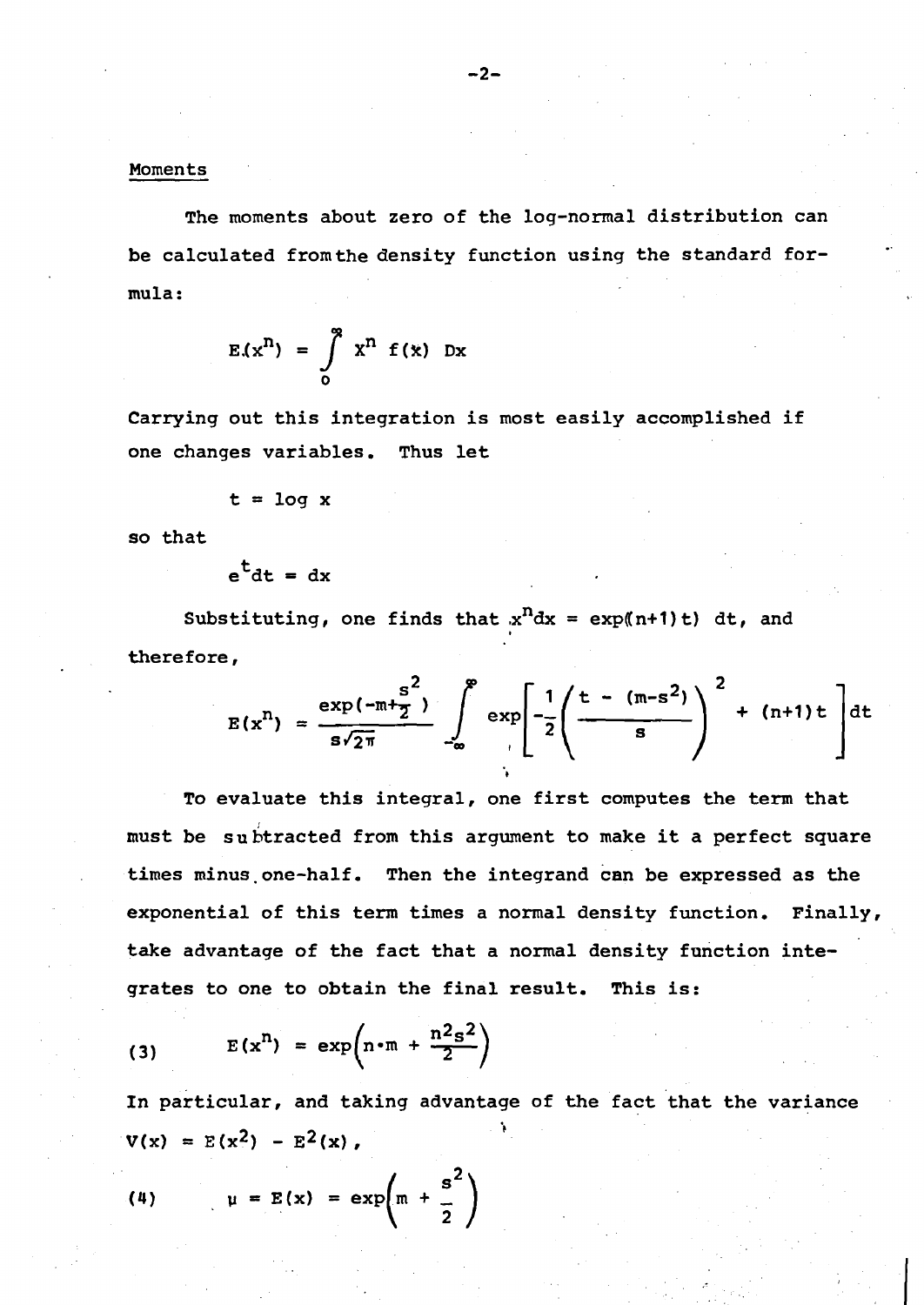(5) 
$$
\sigma^2 = V(x) = \exp(2m + s^2) (\exp(s^2) - 1)
$$

(6) 
$$
CV = \frac{\sigma}{\mu} = \sqrt{\exp(s^2) - 1}
$$

CV is the coefficient of variation. Note that since 's' can be any non-negative number, CV can take on any value between zero and infinity,

#### Fitting the Distribution to a Sample

Given a sample  $(x_1, x_2, ..., x_n)$  which has been drawn from a log-normal distribution, one may wish to estimate the parameters 'm' and 's'. The most straight forward way to do this would be to take the logarithm of each sample point, and estimate :

(7) 
$$
\begin{cases} m = \frac{1}{n} \sum_{i} \log x_i \\ s^2 = \frac{1}{n-1} \sum_{i} (\log x_i - m)^2 \end{cases}
$$

However, for large samples, such as one may encounter in studies of air pollutant concentrations (see [I]), taking the logarithm of each sample can be costly. Further, it is often the case that the device that measures the samples will. record zero when the value'drops below some critical limit. In this case, using equations (7) is not merely costly, but senseless as well.

A cheaper method for estimating 'm' and 's', that also avoids the problem of zero values, is to take advantage of equation (3). - One calculates the first and second sample moments, and equates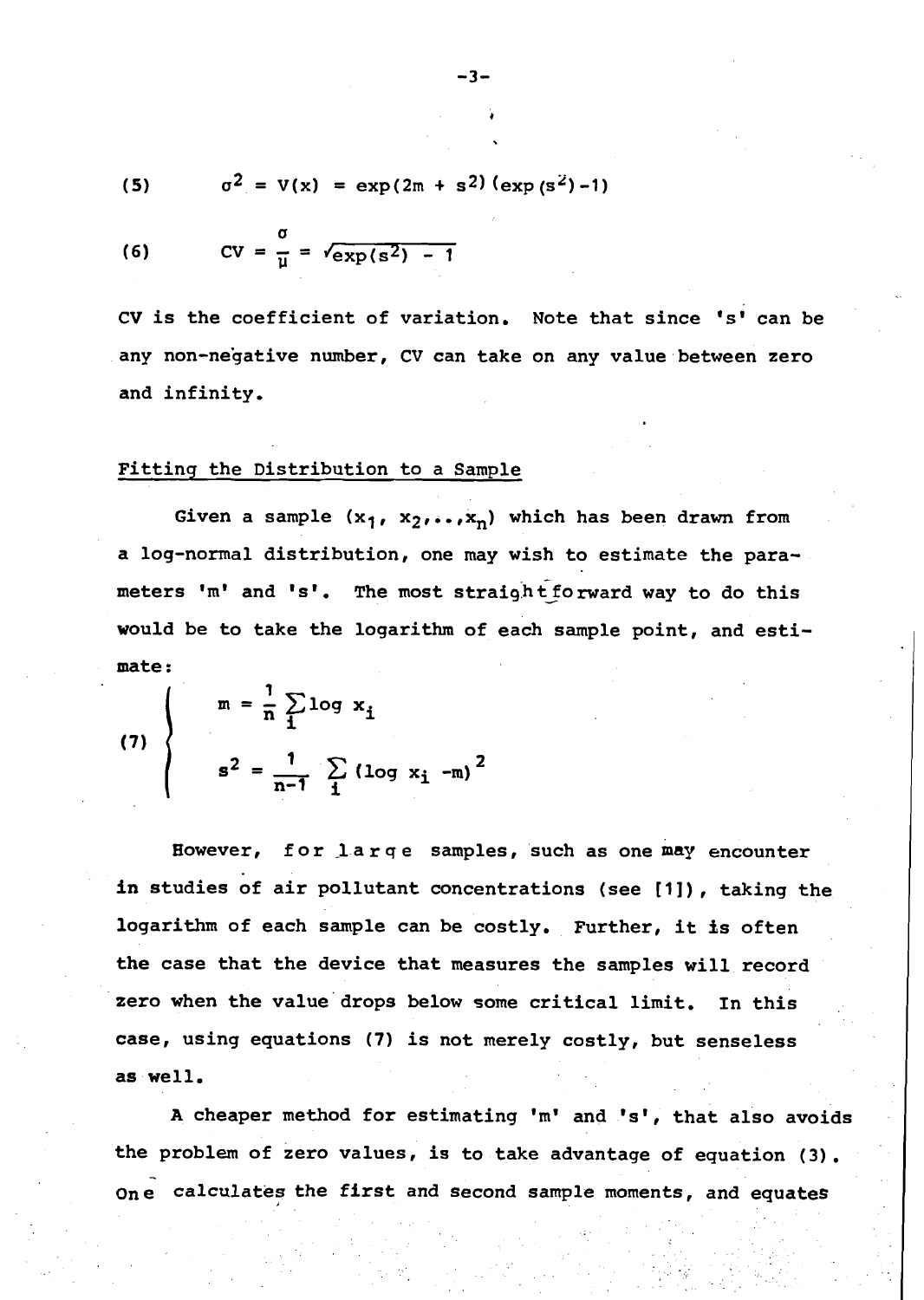them with  $E(x)$  and  $E(x^2)$  as shown in (3). Taking logarithms of the result yields:

(8) 
$$
\begin{cases} m + \frac{s^2}{2} = \log\left(\frac{\sum x_i}{n}\right) \\ \frac{1}{2m + 2s^2} = \log\left(\frac{\sum x_i}{n}\right) \end{cases}
$$

Equations (8) are linear in the variables 'm' and 's<sup>2</sup>'. which can accordingly be calculated easily.

## The Truncated Distribution

When I use a log-normal distribution for simulation purposes, I use a truncated version of the distribution, one which extends from zero up to some maximum value, let us say  $\xi$ . Of course, the moments of the truncated distribution will differ, sometimes considerably, from the moments of the original distribution. It is important to realize how large this difference may be.

The moments of the truncated distribution are calculated in the same way as the moments of the original distribution. Thus,

$$
\hat{\mathbf{E}}(\mathbf{x}^{\mathbf{n}}|\boldsymbol{\xi}) = \int_{0}^{\boldsymbol{\xi}} \mathbf{x}^{\mathbf{n}} \mathbf{f}(\mathbf{x}) \, \mathrm{d} \mathbf{x}
$$

Carrying out the usual manipulations yields:

$$
E(x^n | \xi) = \exp(n \cdot m + \frac{n^2 s^2}{2}) \cdot \phi\left(\frac{\log \xi - (m + ns^2)}{s}\right)
$$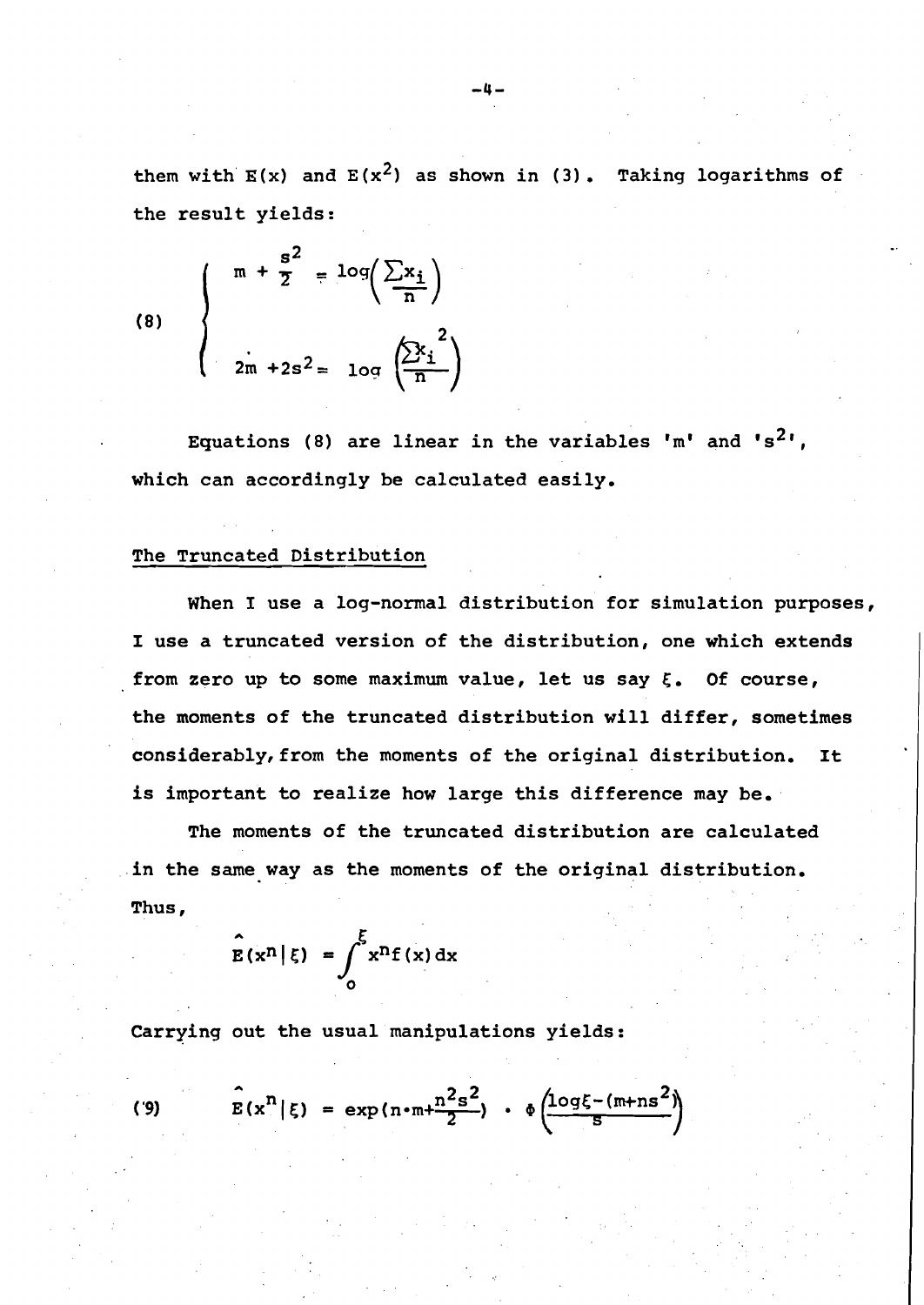For  $n = o$ , this reduces (as it should) to the cumulative function described by equation (1).<br>The impact of equation (7) is best seen by comparing it to

equation (3). In general one has that

$$
(10) \qquad \frac{\hat{E}(x^n | \xi)}{E(x^n)} = \phi\left(\frac{\log \xi - (m+n s^2)}{s}\right)
$$

This implies that the relative shortfall in the  $n<sup>th</sup>$  moment of the truncated distribution increases with n. Thus one must choose the highest moment whose error one wishes to control, and define **5** to be large enough to make that error tolerable. Then the errors in lower moments will be well within the stated tolerance.